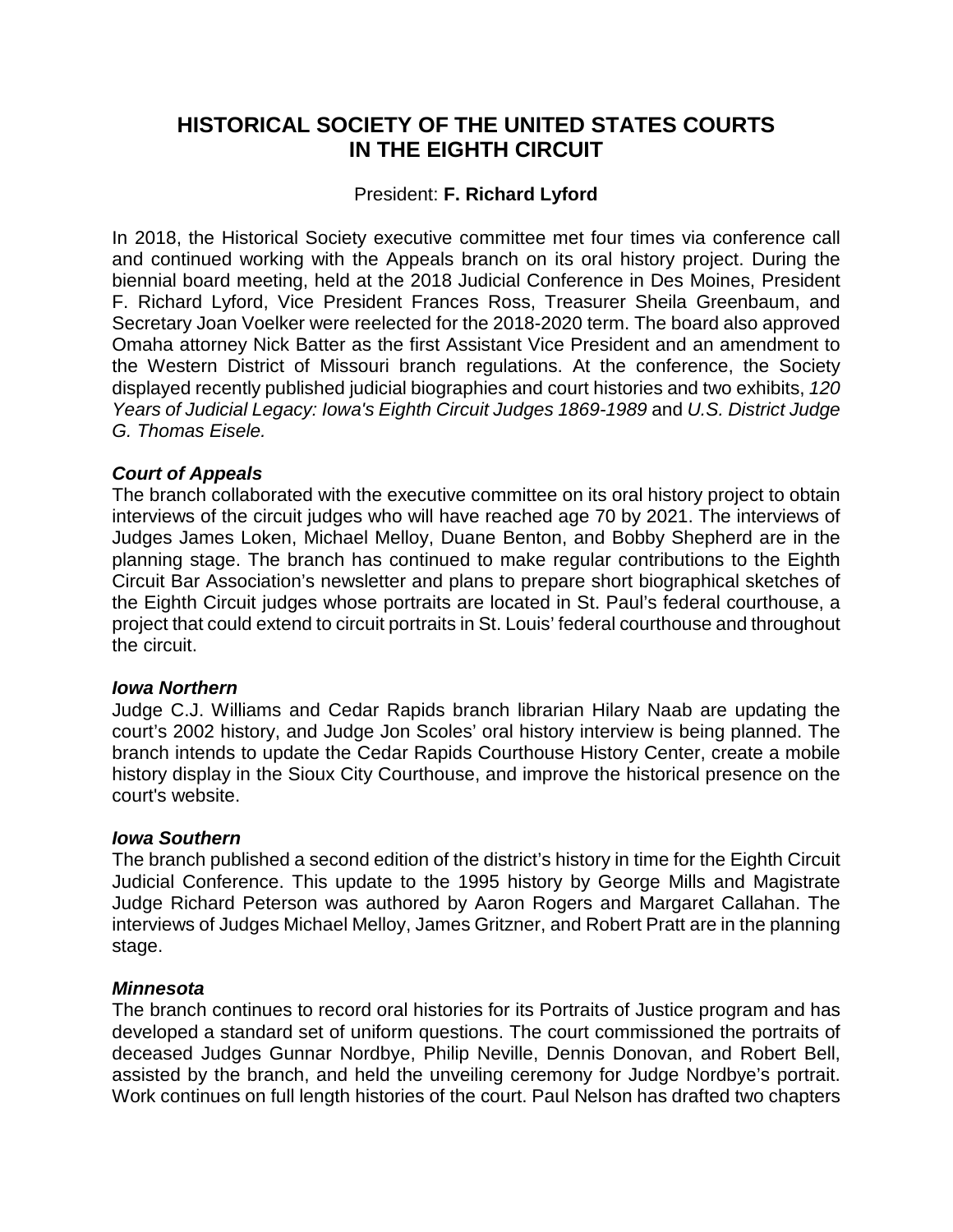on the judges and cases, and Steve Flanders is making progress on writing and compiling images about the places the court has sat, as well as a complimentary book that will focus more on the visual aspects of the court's presence in Minnesota.

### *Missouri Eastern*

Judge Carol Jackson's oral history interview, conducted by Judge Stephen Limbaugh, Jr., has been completed and is accessible in the Thomas F. Eagleton U.S. Courthouse Learning Center. Filming has been completed in *Schlup v. Delo*, one of the district's most significant cases. Research has been completed in the case of *Albrecht v. Herald Company*, and filming is scheduled to be completed later this year.

### *Missouri Western*

The branch retained former *Kansas City Star* reporter Mark Morris to conduct the oral history interviews of the district's six senior judges and carried out four more programs in its successful speaker series: 1) Attorney and author Gillian Thomas spoke on her book, *Because of Sex*, which discusses key cases involving gender discrimination and women's rights in the workplace; 2) Bill Colby, who represented Nancy Cruzan's family, and former Missouri Supreme Court Justice Chip Robertson discussed the Cruzan "Right To Die" case; 3) Joan Biskupic, a nationally-recognized authority on the Supreme Court, and David Von Drehle, columnist for *The Washington Post,* discussed "The Supreme Court in the Age of President Trump"; and 4) Don Fehr, former head of the Major League Baseball Players Association, spoke on the Andy Messersmith case and free agency in baseball and other professional sports. The branch also amended its regulations to reflect its operation as a self-perpetuating board of directors rather than a member-elected board.

### *Nebraska*

A history of the district entitled *Echo of Its Time: The History of the Federal District Court of Nebraska, 1867-1933,* by John R. Wunder and Mark R. Scherer, is slated for publication by the University of Nebraska Press in February 2019. The district unveiled the restored portraits of Judge Joseph Woodrough, Justice Samuel Miller, and Judge Elmer Dundy in Omaha's federal courthouse during an event that included presentations on the district's history by Professors Wunder and Scherer and Assistant Vice President Nick Batter.

### *North Dakota*

The branch worked to preserve historical architecture and fixtures during remodeling projects of courtrooms at Minot and Grand Forks. In consultation with North Dakota State Historical Society and GSA, original light fixtures were renovated and repurposed in the courthouses. The branch also continues to collect courtroom and chambers artifacts.

### *South Dakota*

Efforts to engage interviewers for Judges Lawrence Piersol and Charles Kornmann's oral histories continue. The branch intends to update the court history published in the 1990s and has surveyed the district's courthouse walls for space to hang portraits of its judges. The branch has no funds.